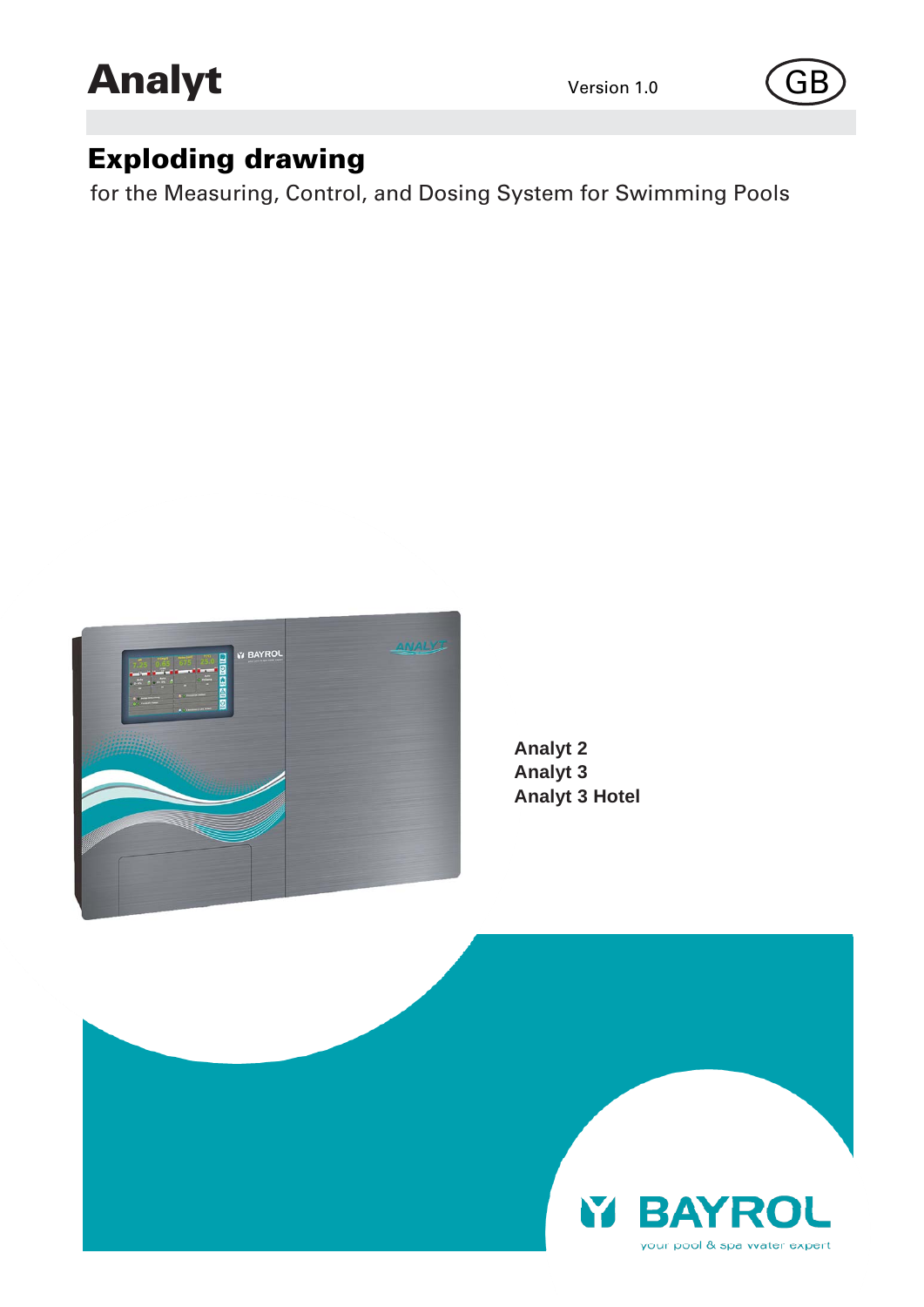## Analyt 2 177 600



Descriptions und Item number see next page.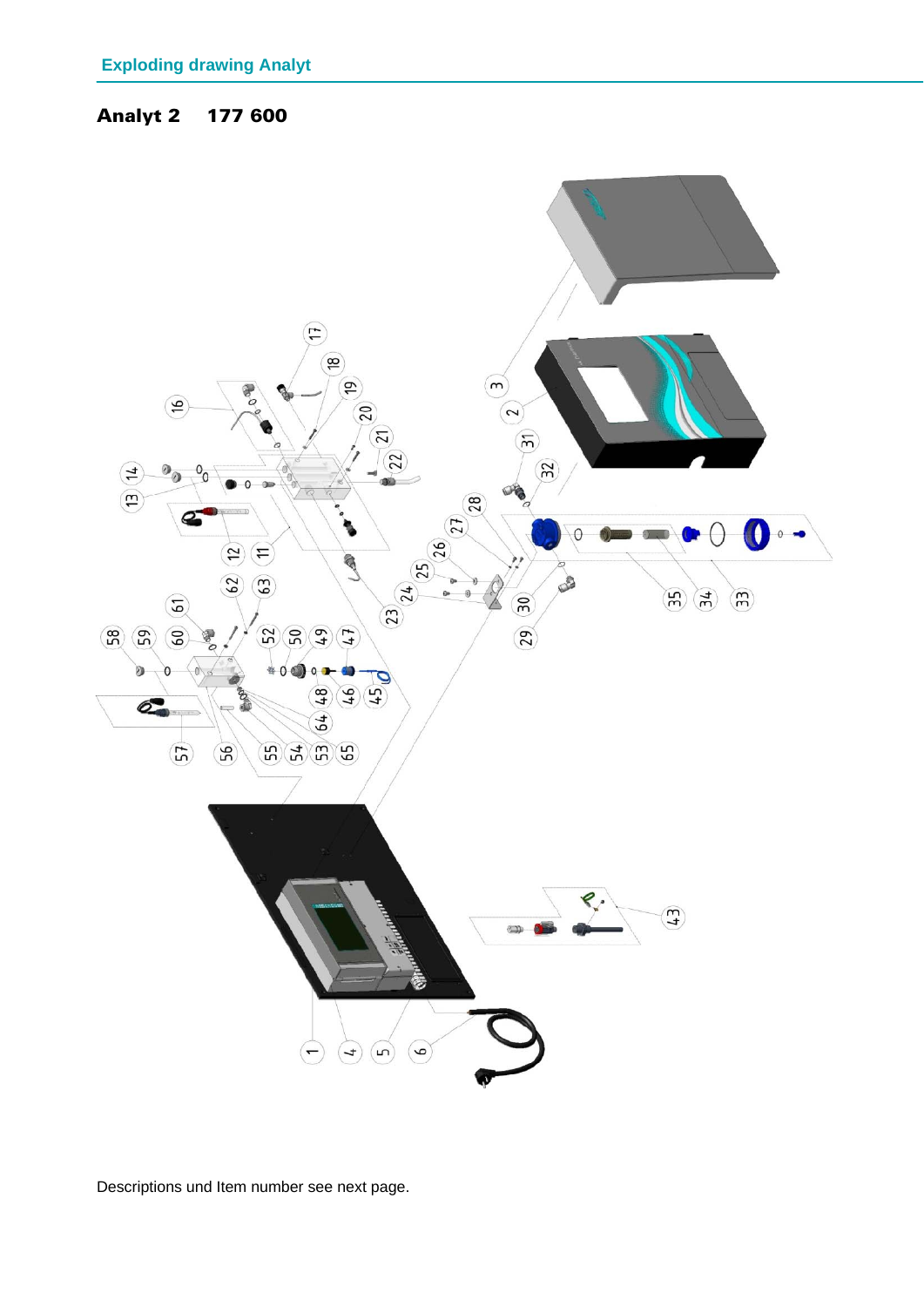

## Analyt 2 177 600

| <b>Number</b>  | <b>BAYROL Item no.</b> | <b>Description</b>                                 |
|----------------|------------------------|----------------------------------------------------|
| 1              | 127000                 | <b>BASE PLATE PM5</b>                              |
| $\overline{2}$ | 127004                 | COVER HOOD LEFT PM5                                |
| 3              | 127006                 | COVER HOOD RIGHT PM5 ANALYT                        |
| 4              | 127170                 | <b>CONTROLLER PM5</b>                              |
| 5              | 127007                 | DUCT FOR WIRING PM5                                |
| 6              | 100614                 | POWER CABLE 2M                                     |
|                |                        |                                                    |
| 11             | 126063                 | FLOW CELL PM 4                                     |
| 12             | 185301                 | PH SENSOR                                          |
| 13             | 100712                 | O-RING 18 X 2,5 VITON                              |
| 14             | 100600                 | <b>CAP PG13,5</b>                                  |
| 15             | 185300                 | <b>REDOX SENSOR</b>                                |
| 16             | 176926                 | TEMPERATURE PROBE ANGLE LONG                       |
| 17             | 185413                 | ELBOW SHUT OFF VALVE                               |
| 18             | 100102                 | LENS HEAD SCREW M4X30 GALV.                        |
| 19             | 100303                 | GROMMET 4,3/M4 GALV.                               |
| 20             | 100100                 | LENS HEAD SCREW M4X12 GALV.                        |
| 21             | 100110                 | LENS HEAD SCREW M5X20 VA                           |
| 22             | 112279                 | SCREWING D10 R1/4" M. NUT                          |
| 23             | 126056                 | PROXIMITY SWITCH                                   |
| 24             | 186023                 | <b>BRACKET FOR PREFILTER</b>                       |
| 25             | 100106                 | LENS HEAD SCREW M6X10 GALV.                        |
| 26             | 100305                 | GROMMET 6,4 M6                                     |
| 27             | 100307                 | TOOTHED LOCK WASCHER 4.3                           |
| 28             | 100100                 | LENS HEAD SCREW M4X12 GALV.                        |
| 29             | 112278                 | MOUNTING BRACKET D10 R/1/4                         |
| 30             | 124105                 | O-RING 12,0 x 3,0 VITON                            |
| 31             | 112278                 | MOUNTING BRACKET D10 R/1/4                         |
| 32             | 124105                 | O-RING 12,0 x 3,0 VITON                            |
| 33             | 123035                 | STRAINER F20 1/4"                                  |
| 34             | 113040                 | FILTER ELEMENT F20 INOX                            |
| 35             | 123040                 | SUPPORT FILTER O-RING                              |
|                |                        |                                                    |
| 43             | 173939                 | VALVE FOR SAMPLING LINE EARTHING                   |
|                |                        |                                                    |
| 45             | 127104                 | CABLE FOR GOLD-CIRCLE                              |
| 46             | 127101                 | GOLD-CIRCLE                                        |
| 47             | 127106                 | CLAMP SCREW FOR GOLD-CIRCLE                        |
| 48             | 127015                 | <b>GASKET GOLD-CIRCLE</b>                          |
| 49             | 127102                 | FITTING FOR GOLD-CIRCLE                            |
| 50             | 127107                 | O-RING FITTING GOLD-CIRCLE                         |
|                |                        |                                                    |
| 52             | 127103                 | <b>GLASS BALLS FOR GOLD-CIRCLE</b>                 |
| 53<br>54       | 124105                 | O-RING 12,0 x 3,0 VITON                            |
|                | 112278<br>186054       | MOUNTING BRACKET D10 R/1/4                         |
| 55<br>56       | 127100                 | PE-HOSE 10 x 8 x 1<br>CHLORINE MEASURING CELL PM5  |
|                |                        | <b>REDOX SENSOR</b>                                |
| 57             | 185300<br>100600       | <b>CAP PG13,5</b>                                  |
| 58<br>59       | 100712                 | O-RING 18 X 2,5 VITON                              |
|                |                        |                                                    |
| 60             | 124105                 | O-RING 12,0 x 3,0 VITON                            |
| 61<br>62       | 112278<br>100303       | MOUNTING BRACKET D10 R/1/4<br>GROMMET 4,3/M4 GALV. |
| 63             | 100102                 | LENS HEAD SCREW M4X30 GALV.                        |
| 64             | 127108                 | STRAINER INPUT CHLORINE MEASURING CELL             |
| 65             | 127109                 | O-RING INPUT CHLORINE MEASURING CELL               |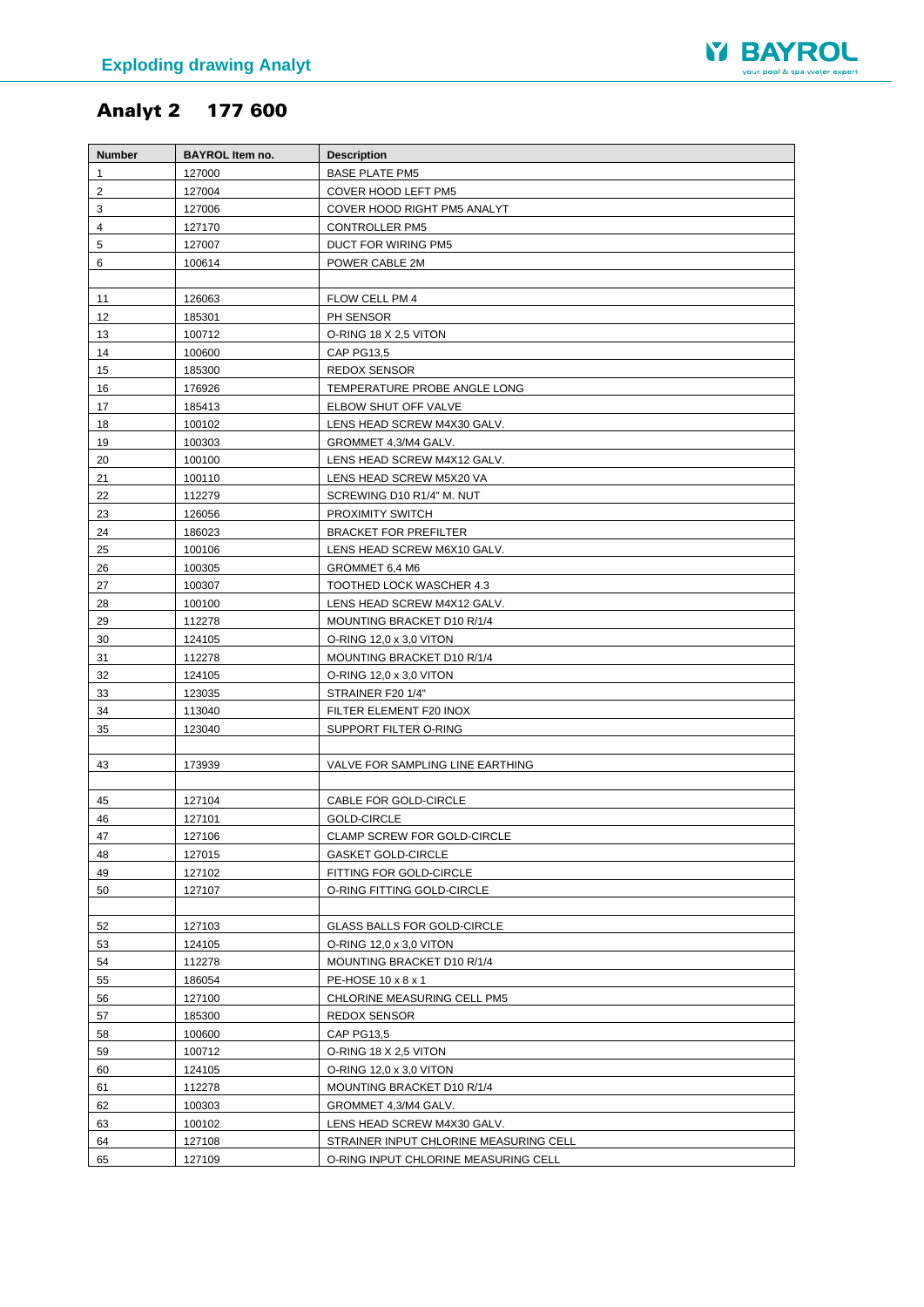#### Analyt 3 177 800



Descriptions und Item number see next page.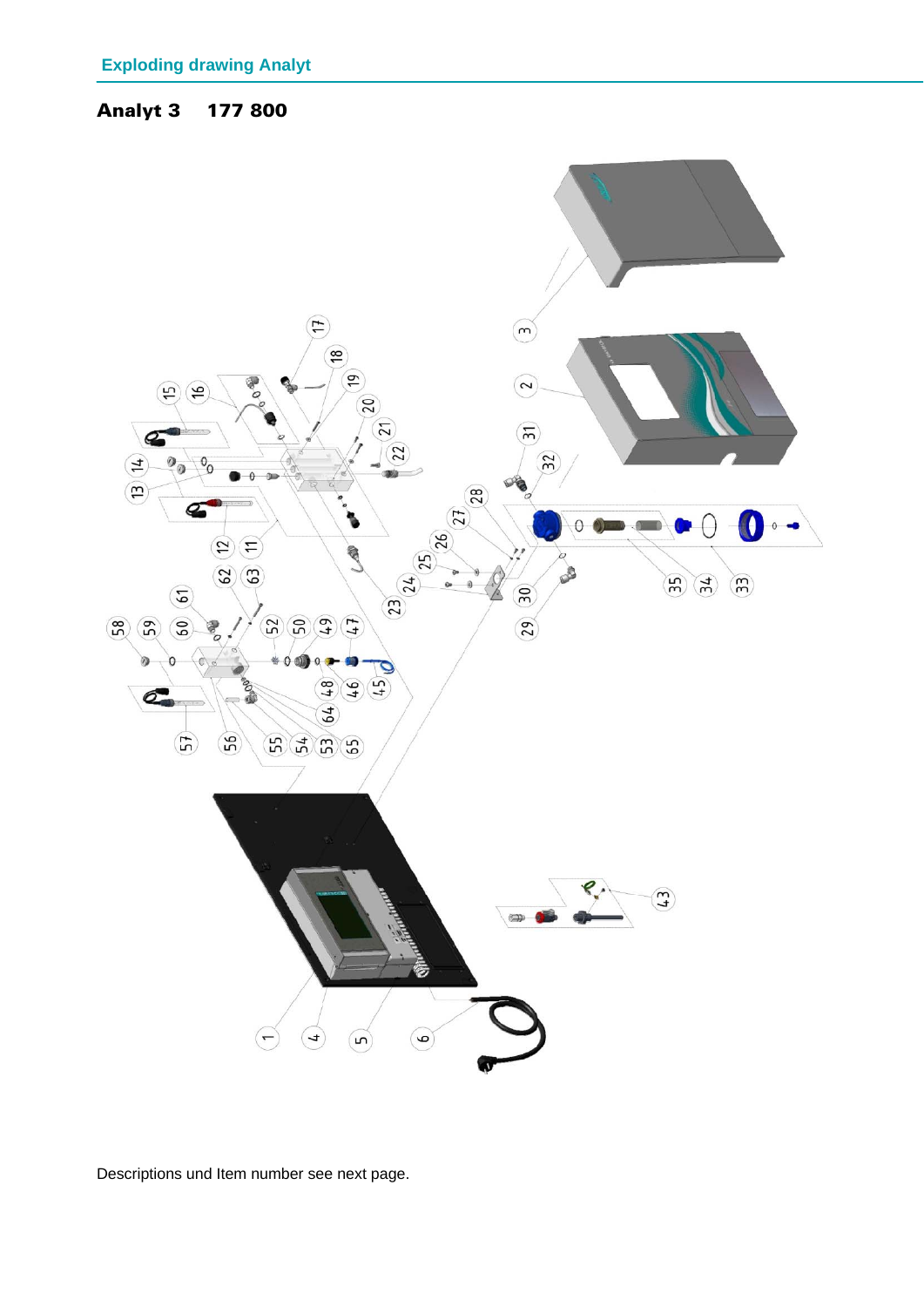

## Analyt 3 177 800

| <b>Number</b>  | <b>BAYROL Item no.</b> | <b>Description</b>                                                    |
|----------------|------------------------|-----------------------------------------------------------------------|
| 1              | 127000                 | <b>BASE PLATE PM5</b>                                                 |
| $\overline{2}$ | 127004                 | COVER HOOD LEFT PM5                                                   |
| 3              | 127006                 | COVER HOOD RIGHT PM5 ANALYT                                           |
| 4              | 127170                 | <b>CONTROLLER PM5</b>                                                 |
| 5              | 127007                 | DUCT FOR WIRING PM5                                                   |
| 6              | 100614                 | POWER CABLE 2M                                                        |
|                |                        |                                                                       |
| 11             | 126063                 | FLOW CELL PM 4                                                        |
| 12             | 185301                 | PH SENSOR                                                             |
| 13             | 100712                 | O-RING 18 X 2,5 VITON                                                 |
| 14             | 100600                 | <b>CAP PG13,5</b>                                                     |
| 15             | 185300                 | <b>REDOX SENSOR</b>                                                   |
| 16             | 176926                 | TEMPERATURE PROBE ANGLE LONG                                          |
| 17             | 185413                 | ELBOW SHUT OFF VALVE                                                  |
| 18             | 100102                 | LENS HEAD SCREW M4X30 GALV.                                           |
| 19             | 100303                 | GROMMET 4,3/M4 GALV.                                                  |
| 20             | 100100                 | LENS HEAD SCREW M4X12 GALV.                                           |
| 21             | 100110                 | LENS HEAD SCREW M5X20 VA                                              |
| 22             | 112279                 | SCREWING D10 R1/4" M. NUT                                             |
| 23<br>24       | 126056<br>186023       | PROXIMITY SWITCH<br><b>BRACKET FOR PREFILTER</b>                      |
| 25             | 100106                 | LENS HEAD SCREW M6X10 GALV.                                           |
| 26             | 100305                 | GROMMET 6,4 M6                                                        |
| 27             | 100307                 | TOOTHED LOCK WASCHER 4.3                                              |
| 28             | 100100                 | LENS HEAD SCREW M4X12 GALV.                                           |
| 29             | 112278                 | MOUNTING BRACKET D10 R/1/4                                            |
| 30             | 124105                 | O-RING 12,0 x 3,0 VITON                                               |
| 31             | 112278                 | MOUNTING BRACKET D10 R/1/4                                            |
| 32             | 124105                 | O-RING 12,0 x 3,0 VITON                                               |
| 33             | 123035                 | STRAINER F20 1/4"                                                     |
| 34             | 113040                 | FILTER ELEMENT F20 INOX                                               |
| 35             | 123040                 | SUPPORT FILTER O-RING                                                 |
|                |                        |                                                                       |
| 43             | 173939                 | VALVE FOR SAMPLING LINE EARTHING                                      |
|                |                        |                                                                       |
| 45             | 127104                 | CABLE FOR GOLD-CIRCLE                                                 |
| 46             | 127101                 | <b>GOLD-CIRCLE</b>                                                    |
| 47             | 127106                 | CLAMP SCREW FOR GOLD-CIRCLE                                           |
| 48             | 127015                 | <b>GASKET GOLD-CIRCLE</b>                                             |
| 49             | 127102                 | FITTING FOR GOLD-CIRCLE                                               |
| 50             | 127107                 | O-RING FITTING GOLD-CIRCLE                                            |
|                |                        |                                                                       |
| 52             | 127103                 | <b>GLASS BALLS FOR GOLD-CIRCLE</b>                                    |
| 53             | 124105                 | O-RING 12,0 x 3,0 VITON                                               |
| 54             | 112278                 | MOUNTING BRACKET D10 R/1/4                                            |
| 55             | 186054                 | PE-HOSE 10 x 8 x 1                                                    |
| 56             | 127100                 | CHLORINE MEASURING CELL PM5                                           |
| 57             | 185300                 | <b>REDOX SENSOR</b>                                                   |
| 58             | 100600                 | <b>CAP PG13,5</b>                                                     |
| 59             | 100712                 | O-RING 18 X 2,5 VITON                                                 |
| 60             | 124105                 | O-RING 12,0 x 3,0 VITON                                               |
| 61             | 112278                 | MOUNTING BRACKET D10 R/1/4                                            |
| 62             | 100303                 | GROMMET 4,3/M4 GALV.                                                  |
| 63<br>64       | 100102                 | LENS HEAD SCREW M4X30 GALV.<br>STRAINER INPUT CHLORINE MEASURING CELL |
| 65             | 127108<br>127109       | O-RING INPUT CHLORINE MEASURING CELL                                  |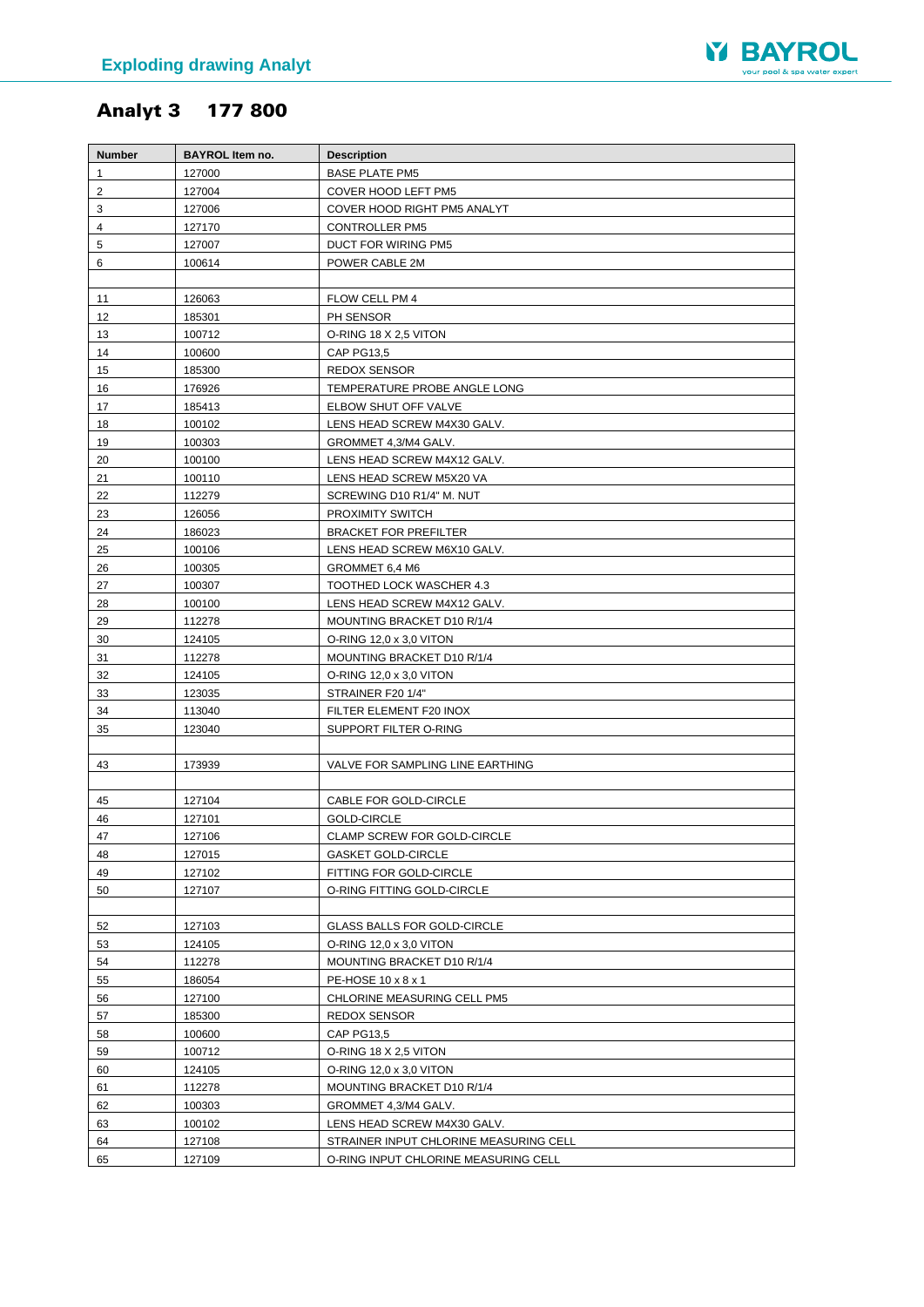



Descriptions und Item number see next page.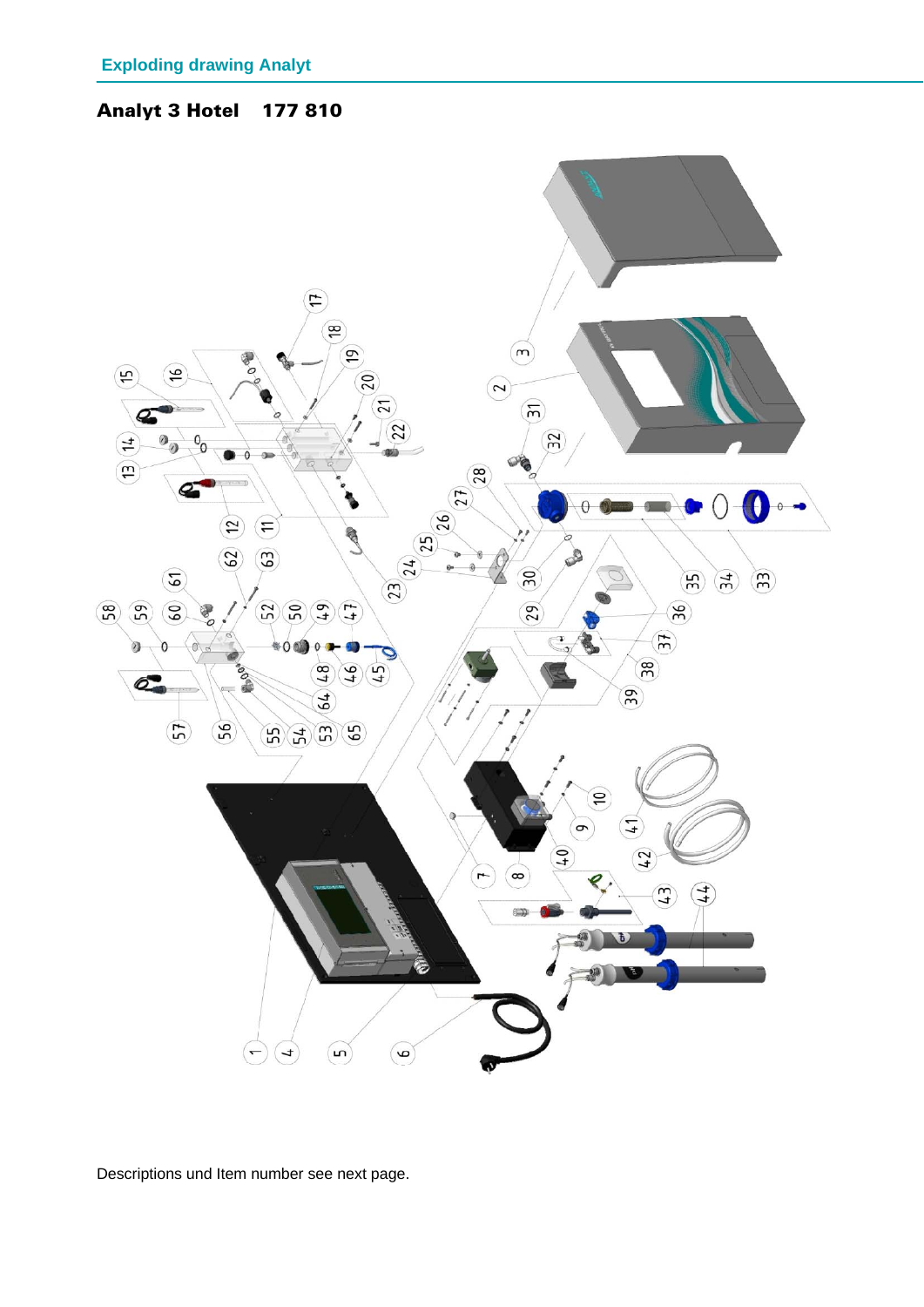

## Analyt 3 Hotel 177 810

| <b>Number</b>  | <b>BAYROL Item no.</b> | <b>Description</b>                 |
|----------------|------------------------|------------------------------------|
| 1              | 127000                 | <b>BASE PLATE PM5</b>              |
| $\overline{2}$ | 127004                 | COVER HOOD LEFT PM5                |
| 3              | 127006                 | COVER HOOD RIGHT PM5 ANALYT        |
| 4              | 127170                 | <b>CONTROLLER PM5</b>              |
| 5              | 127007                 | DUCT FOR WIRING PM5                |
| 6              | 100614                 | POWER CABLE 2M                     |
| 7              | 127003                 | BLANK PLUG PUMP CASE               |
| 8              | 127002                 | PUMP CASE, 1 PUMPS                 |
| 9              | 100304                 | GROMMET 4,3/M5 GALV.               |
| 10             | 100104                 | LENS HEAD SCREW M5X12 GALV.        |
| 11             | 126063                 | FLOW CELL PM 4                     |
| 12             | 185301                 | PH SENSOR                          |
| 13             | 100712                 | O-RING 18 X 2,5 VITON              |
| 14             | 100600                 | CAP PG13,5                         |
| 15             | 185300                 | <b>REDOX SENSOR</b>                |
| 16             | 176926                 | TEMPERATURE PROBE ANGLE LONG       |
| 17             | 185413                 | ELBOW SHUT OFF VALVE               |
| 18             | 100102                 | LENS HEAD SCREW M4X30 GALV.        |
| 19             | 100303                 | GROMMET 4,3/M4 GALV.               |
| 20             | 100100                 | LENS HEAD SCREW M4X12 GALV.        |
| 21             | 100110                 | LENS HEAD SCREW M5X20 VA           |
| 22             | 112279                 | SCREWING D10 R1/4" M. NUT          |
| 23             | 126056                 | PROXIMITY SWITCH                   |
| 24             | 186023                 | <b>BRACKET FOR PREFILTER</b>       |
| 25             | 100106                 | LENS HEAD SCREW M6X10 GALV.        |
| 26             | 100305                 | GROMMET 6,4 M6                     |
| 27             | 100307                 | TOOTHED LOCK WASCHER 4.3           |
| 28             | 100100                 | LENS HEAD SCREW M4X12 GALV.        |
| 29             | 112278                 | MOUNTING BRACKET D10 R/1/4         |
| 30             | 124105                 | O-RING 12,0 x 3,0 VITON            |
| 31             | 112278                 | MOUNTING BRACKET D10 R/1/4         |
| 32             | 124105                 | O-RING 12,0 x 3,0 VITON            |
| 33             | 123035                 | STRAINER F20 1/4"                  |
| 34             | 113040                 | FILTER ELEMENT F20 INOX            |
| 35             | 123040                 | SUPPORT FILTER O-RING              |
| 36             | 127304                 | PUMP ROTOR                         |
| 37             | 127302                 | HOSE SET 1,5 L                     |
| 38             | 127300                 | PUMP 1,5 L WITHOUT HOUSING         |
| 39             | 127303                 | HOSE 1,5 L INCL. BAND CLAMP        |
| 40             | 127300                 | PUMP 1,5 L WITHOUT HOUSING         |
| 41             | 100509                 | PE-HOSE 6 x 4 x 1                  |
| 42             | 186054                 | PE-HOSE 10 x 8 x 1                 |
| 43             | 173939                 | VALVE FOR SAMPLING LINE EARTHING   |
| 44             | 171218                 | SUCTION LANCE 435 BNC PM5          |
| 45             | 127104                 | CABLE FOR GOLD-CIRCLE              |
| 46             | 127101                 | GOLD-CIRCLE                        |
| 47             | 127106                 | CLAMP SCREW FOR GOLD-CIRCLE        |
| 48             | 127015                 | <b>GASKET GOLD-CIRCLE</b>          |
| 49             | 127102                 | FITTING FOR GOLD-CIRCLE            |
| 50             | 127105                 | O-RING FITTING GOLD-CIRCLE         |
| 51             | --                     | --                                 |
| 52             | 127103                 | <b>GLASS BALLS FOR GOLD-CIRCLE</b> |
| 53             | 124105                 | O-RING 12,0 x 3,0 VITON            |
| 54<br>55       | 112278                 | MOUNTING BRACKET D10 R/1/4         |
|                | 186054                 | PE-HOSE 10 x 8 x 1                 |
| 56<br>57       | 127100                 | CHLORINE MEASURING CELL PM5        |
|                | 185300                 | <b>REDOX SENSOR</b>                |
| 58             | 100600                 | <b>CAP PG13,5</b>                  |